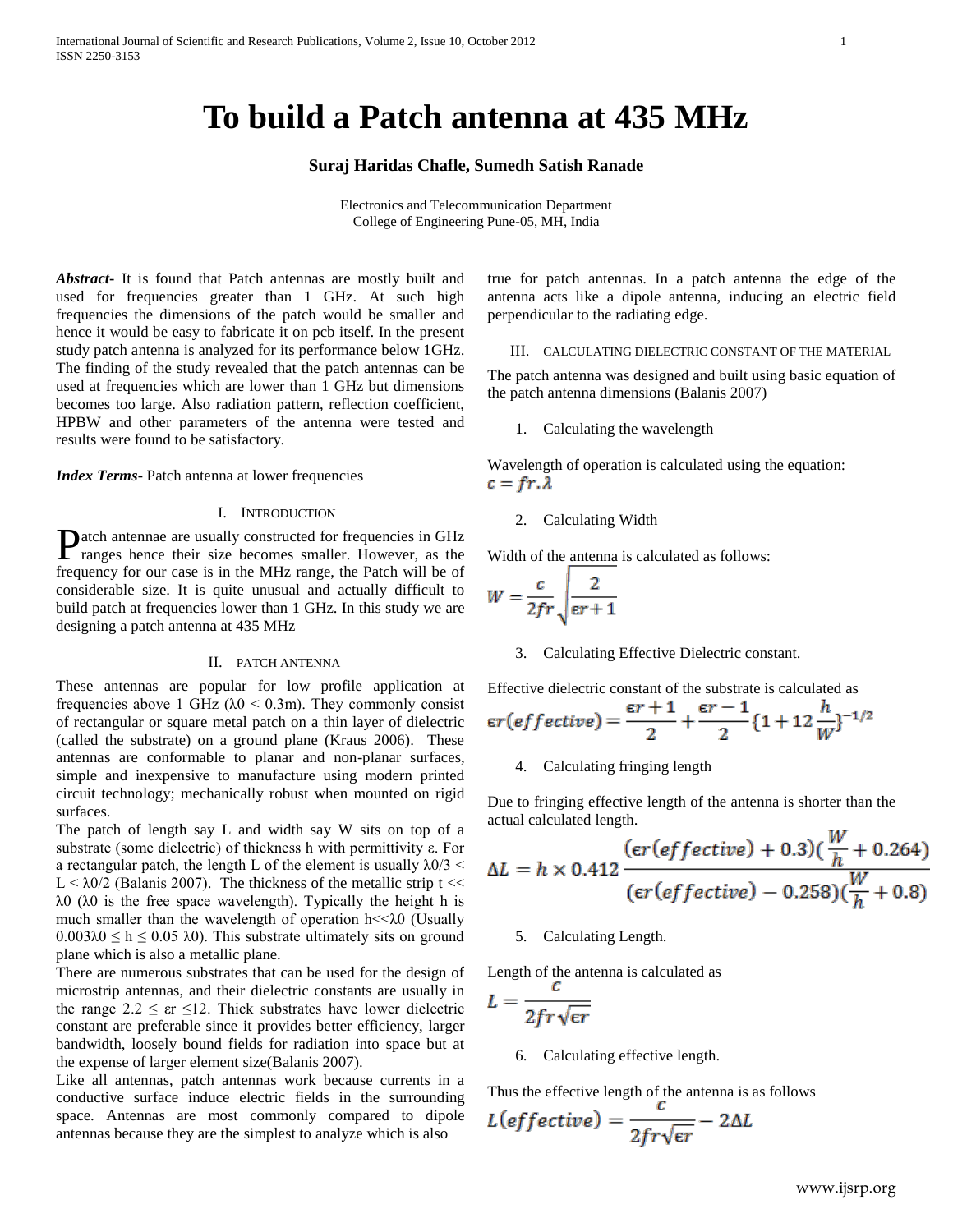# *A. Initial design*

Using above equations dimensions of the patch antenna were calculated considering frequency 435 MHz and dielectric constant of the material equal to 2. The initial design of patch antenna was as: length  $= 24$ , width=28.15, height of the substrate=6 mm and the feed point was 7.75 cm away from one of the edge.

# *B. Use of Simulation software*

 PCAAD software was used for the simulation of the patch antenna. Simulations of different antennas were done using values. After simulation was done, results were noted and these results were analysed and were to be matched by the experimental tests.

#### *C. Fabrication*

 The basic design of the antenna was done. The Engineering drawing for the same was drawn and antenna was constructed in workshop. The ground plane was 3mm thick aluminum plate and the patch was 1.5 mm brass plate with a hole at the distance calculated in the design and verified in simulations. The N-type connector was used as a feed.

# *D. Testing*

 During first testing the reflection coefficient was found to be at frequency 404 MHz which was way too offset. As the dimensions were calculated accurately, we conclude that the error is either because of the error during fabrication or due to approximate value of the dielectric constant. As we were not sure, we checked both the things. The dimensions were correct.

We then calculated the dielectric constant for same dimensions with newly obtained frequency. For reaching accurate results we had to do that several times. Finally dielectric constant of the material was found out to be 2.225. So for this dielectric constant, dimensions were calculated for 435 MHz and design was again simulated. The final design is as: Length=22.3, Width= 27, Height of the substrate=6mm, Distance of feed from the edge=7.25. After verification from the simulation, final testing is done for calculating other parameters such as swr, input impedance and all. Results are given in the table1.

# **Tab -1:Testing of Patch antenna at 435 MHz on spectrum analyzer**

| Parameters                    | Values     |
|-------------------------------|------------|
| Return loss                   | $-15.7$ dB |
| <b>Reflection Coefficient</b> | 0.163      |
| <b>SWR</b>                    | 1.39       |
| Input Impedance               | 69.47 Ohm  |
| <b>Bandwidth</b>              | 1.6%       |

# IV. RADIATION PATTERN MEASUREMENT

The testing of the radiation pattern was done by keeping two antennas apart at a distance of nearly 12 meters. To measure radiation pattern we have to keep any one (Tx or Rx) antenna in fixed position and rotate other antenna. But as we were not interested in back lobes and side lobes; we just rotate receiving antenna around its own vertical axis. Geometrically it functions same as if the antenna is rotated around the transmitting antenna.

The response of the receiving antenna is observed on the handheld spectrum analyzer. The testing was open air and there were no antennas at same frequency near the test antenna.

Signal level for the received antenna is plotted against angle. The HPBW is found to be 70 degrees. The radiation pattern is as



# **Fig- 1: Test results for the radiation pattern measurement.**

#### V. CONCLUSION

A patch antenna is designed, simulated, fabricated and tested. The dielectric constant of the substrate was accurately found during the design of the antenna. The HPBW of the antenna was found to be 70 degrees and the gain is 3.35. The results are thus as expected.

#### ACKNOWLEDGMENT

Grateful thanks goes to Electronics and Telecommunication department and National center for radio astronomy for providing us the facilities for the research work. We also thank to Dr. B.C.Joshi and Dr. S.P.Mahajan for providing us the invaluable help during the project.

#### **REFERENCES**

- [1] John D Kraus, Ronald J Marhefka, Ahmad S Khan, "Antennas for all application", Third Edition, Tata McGraw Hill Publications, pp. 313–320
- [2] Constantine A. Balanis, "Antenna theory : Analysis and design" , Second Edition, Wiley India Edition,pp. 722–736
- [3] Girish Kumar, K. P. Ray, "Broadband Microstrip antennae" , First Edition, Artech House antennas and propagation library,pp. 1-21
- [4] David M. Pozar,"PCAAD 6.0 manual" Antenna Design Associates, Inc., Leverett, MA 01054

# **AUTHORS**

**First Author** – SurajHaridasChafle, B.Tech E&TC, College of Engineering Pune, [surajchafale@gmail.com](mailto:surajchafale@gmail.com)

**Second Author** – SumedhSatishRanade, B.Tech E&TC, College of Engineering Pune, sumedhranade90@gmail.com